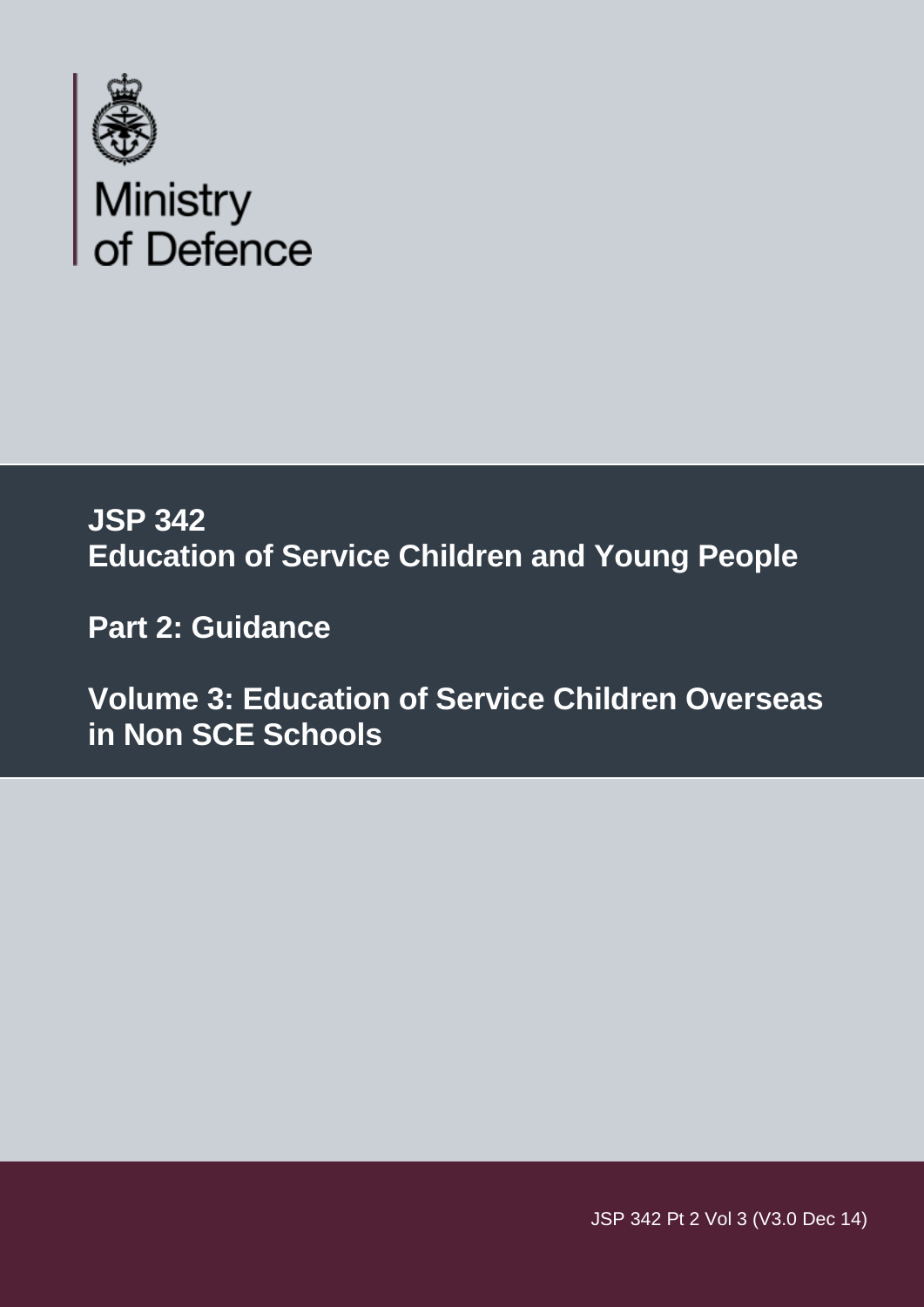# <span id="page-1-0"></span>**Foreword**

This Part 2 JSP provides guidance in accordance with the policy set out in Part 1 of this JSP; the guidance is sponsored by the Director Children and Young People as the Defence Authority for the Education of Service Children. It provides policy-compliant business practices.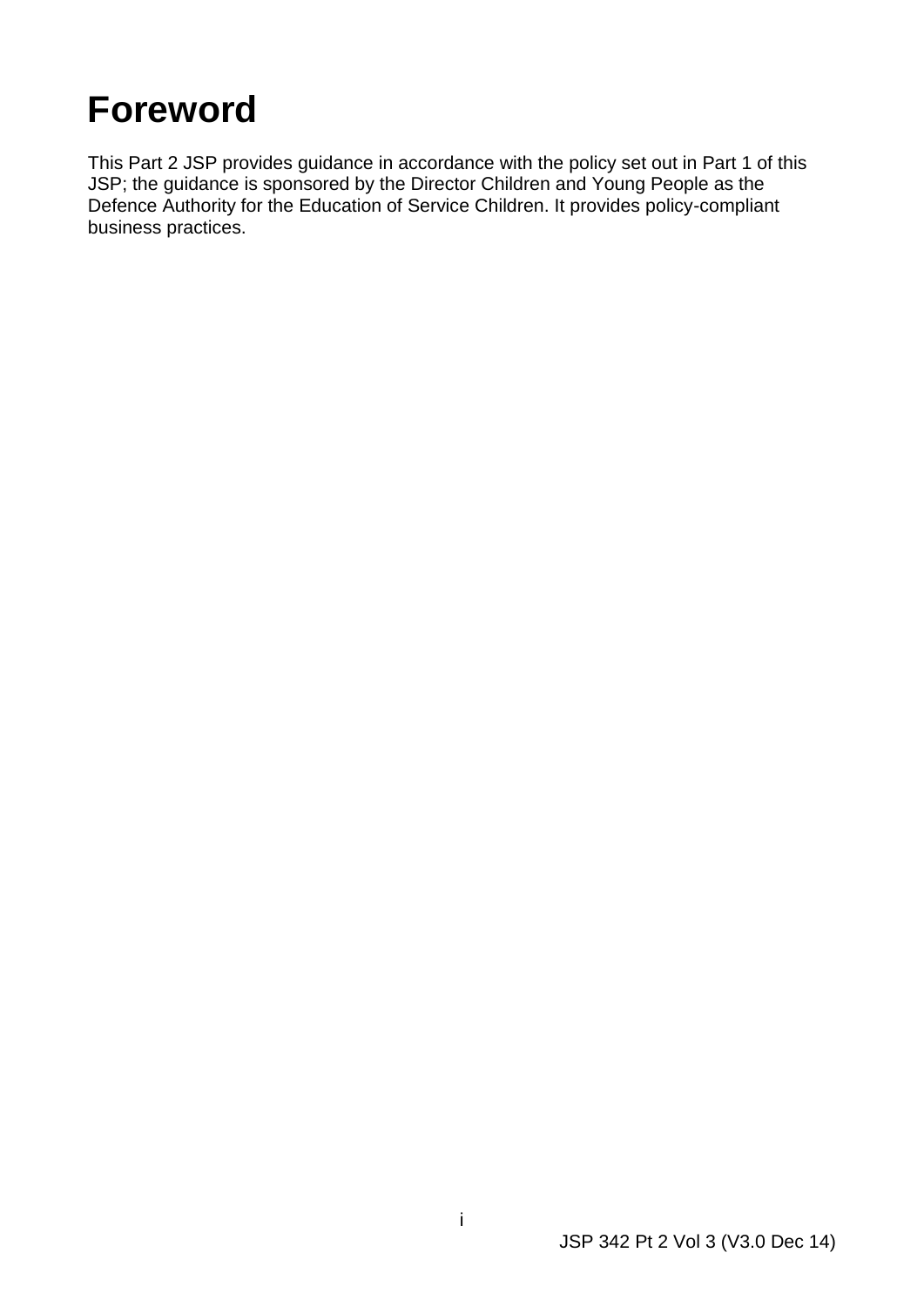# <span id="page-2-0"></span>**Preface**

# **How to use this JSP**

 1. JSP 342 is intended as a guide to policy and regulation relating to the education of responsible for the provision of education of Service children, those Service staff (and Service children wherever they might be in the world. It is designed to be used by staff other eligible staff) who have children and for Commands. This JSP contains the policy and direction on the education of Service children and guidance on the processes involved and best practice to apply. This JSP will be reviewed at least annually.

2. The JSP is structured in two parts:

a. Part 1- Directive, which provides the direction that must be followed in accordance with statute or policy mandated by Defence or on Defence by Central Government.

 $b_{-}$  the user to comply with the Directive(s) detailed in Part 1. Due to the diverse range of education provision available, JSP 342 Part 2 has divided into the following Volumes: Part 2 - Guidance, which provides the guidance and best practice that will assist

 $(1)$ Volume 1: Education of Service Children in the UK – this volume.

(2) Volume 2: Education of Service Children Overseas in Service Children's Education (SCE) Schools

 $(3)$ (3) Volume 3: Education of Service Children Overseas in Non SCE Schools

 $(4)$ (4) Volume 4: Education of Service Children in Early Years Foundation Stage (EYFS) in the UK and Overseas

# **Coherence with other Defence Authority Policy and Guidance**

 3. Where applicable, this document contains links to other relevant JSPs, some of which may be published by different Defence Authorities. Where particular dependencies exist, these other Defence Authorities have been consulted in the formulation of the policy and guidance detailed in this publication.

| <b>Related JSPs</b>  | <b>Title</b>                                               |
|----------------------|------------------------------------------------------------|
| <b>JSP 464</b>       | Tri Srvice Accommodation Regulations (TSARs)               |
| <b>JSP 752</b>       | Tri Service Regulations for Allowances                     |
| <b>JSP 770</b>       | Tri Service Operational and Non Operational Welfare Policy |
| <b>JSP 800 Vol 5</b> | Defence Movements and Transport Regulations                |
| <b>JSP 834</b>       | <b>Safeguarding Children</b>                               |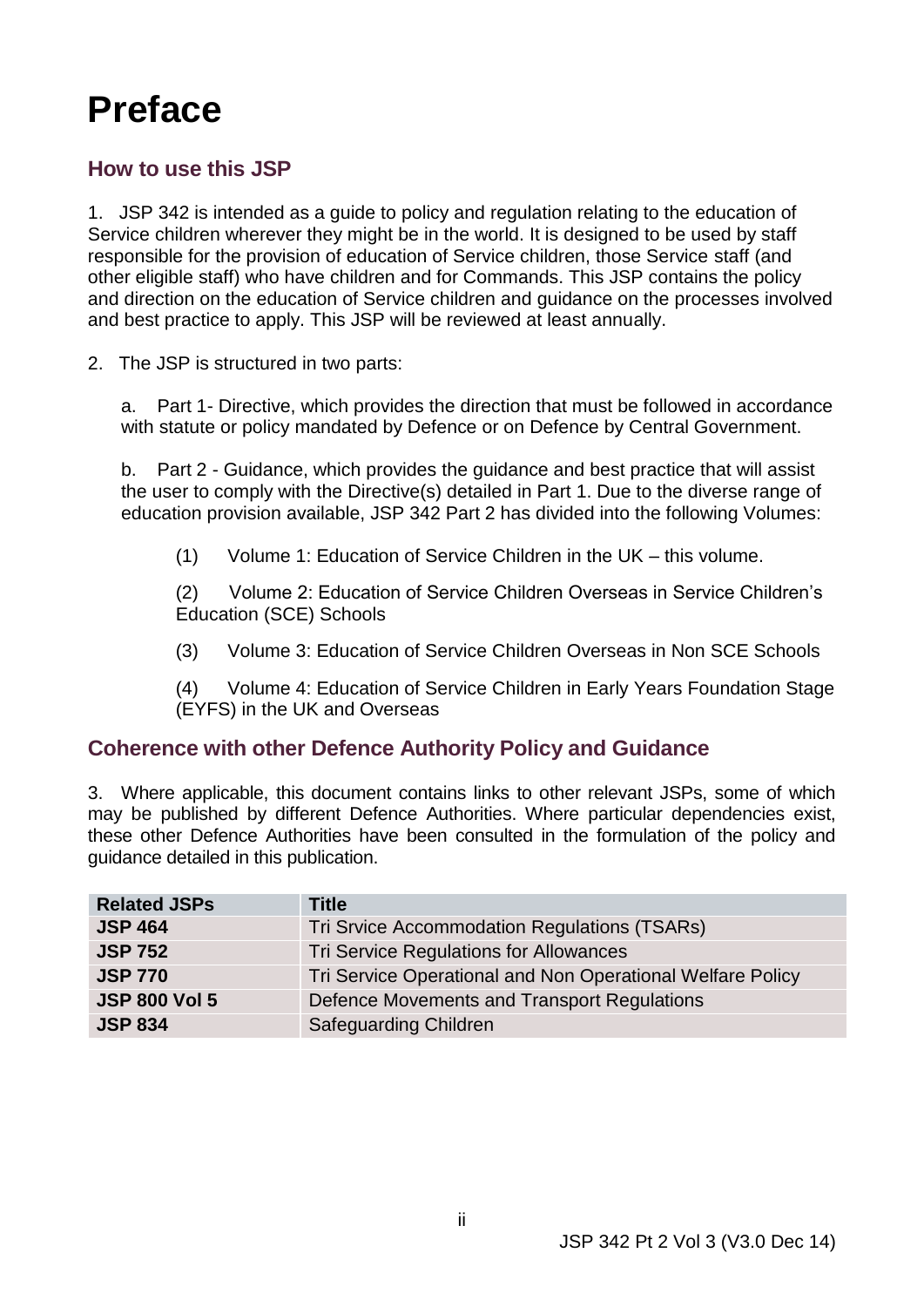# <span id="page-3-0"></span> **Further Advice and Feedback - Contacts**

 4. The owner of this JSP is the Director Children and Young people (DCYP). For further information on any aspect of this guide, or questions not answered within the subsequent sections, or to provide feedback on the content, contact:

| <b>Job Title/E-mail</b> | <b>Project focus</b>               | <b>Phone</b>                |
|-------------------------|------------------------------------|-----------------------------|
| DCYP-AD CYP             | <b>General Policy and Guidance</b> | 01980 61 8711<br>94344 8711 |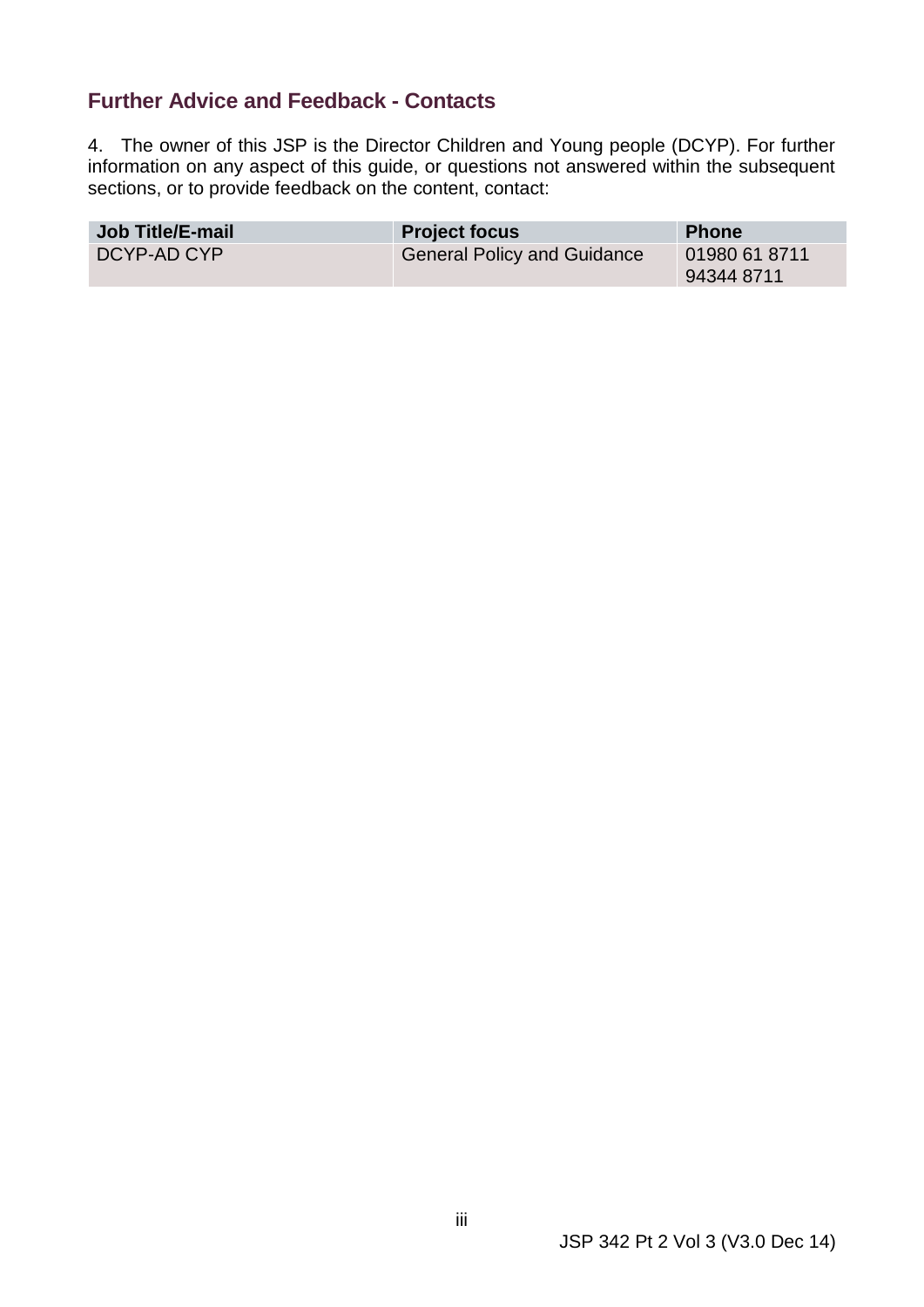# **Contents**

| Coherence with other Defence Authority Policy and Guidance  ii |  |
|----------------------------------------------------------------|--|
|                                                                |  |
|                                                                |  |

| 1 | Education of Service Children Overseas in Non SCE Schools 1 |  |
|---|-------------------------------------------------------------|--|
|   | Use of Local Schools in areas covered by SCE Schools  1     |  |
|   |                                                             |  |
|   |                                                             |  |
|   | Appointments in NATO and EUMS in Continental Europe and     |  |
|   |                                                             |  |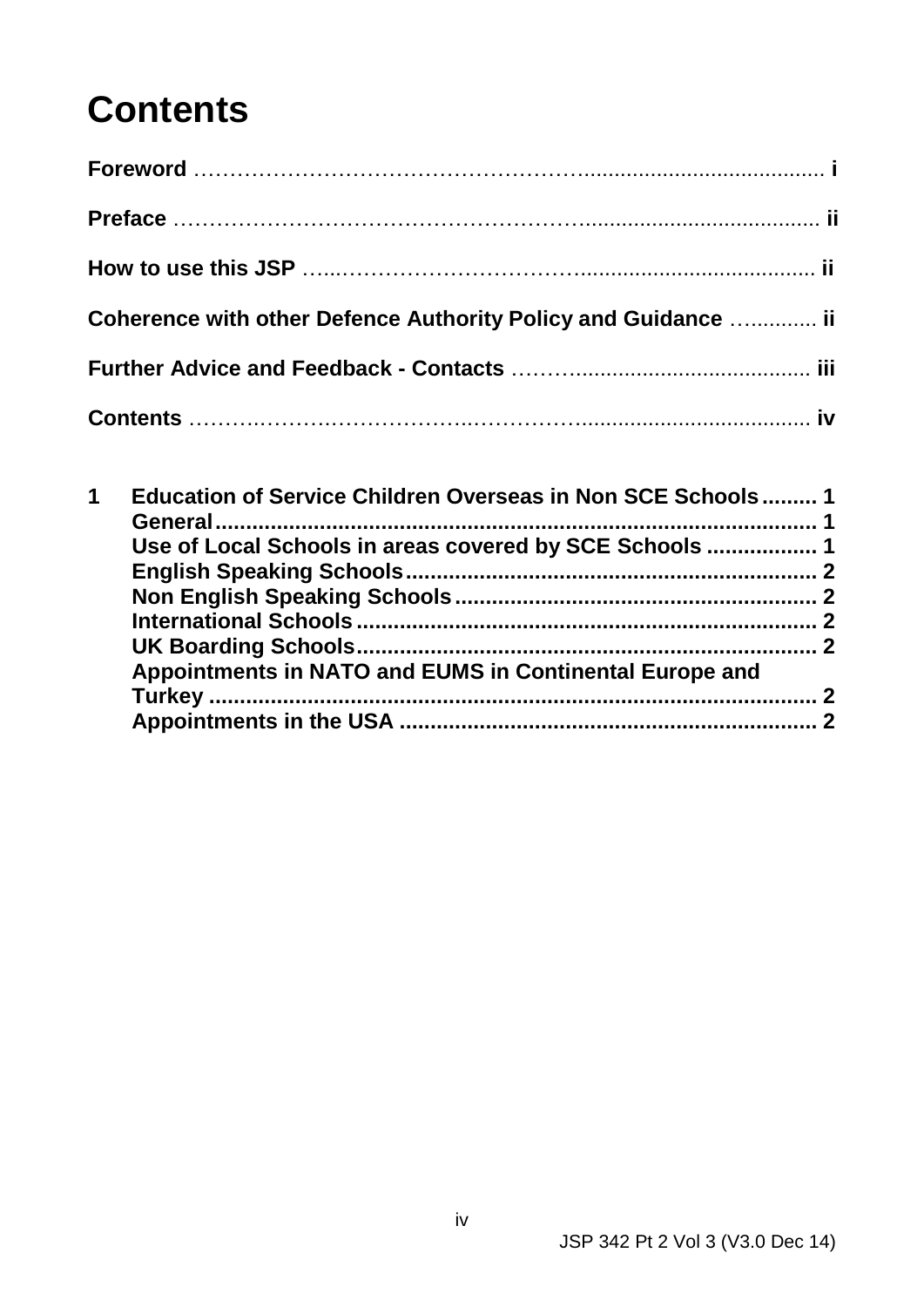# <span id="page-5-0"></span>**1 Education of Service Children Overseas in Non SCE Schools**

#### <span id="page-5-1"></span>**General**

 the best possible advice on the educational options available. Useful information may be 1. In Extra Command Areas (ECAs) and sites with isolated status overseas, it is unlikely that there will be an SCE school provided. In such circumstances, it is important to obtain obtained from the person who is being replaced at post or the Commanding Officer of the receiving unit, but in every case staff anticipating an accompanied posting should contact CEAS for advice and guidance:

 Trenchard Lines Upavon, Pewsey Wiltshire SN9 6BE Children's Education Advisory Service

 Telephone: 01980 618 244 (Military 94 344 8244) Email: [enquiries@ceas.uk.com](mailto:enquiries@ceas.uk.com)

 from one part of a country to another. Education overseas can be generally divided into six 2. The type and quality of education available will differ from country to country and often different types:

- a. MOD schools provided through Service Children's Education
- b. English speaking schools.
- c. Non English speaking schools.
- d. International schools.
- e. Boarding provision.
- f. Homeschooling.

# <span id="page-5-2"></span> **Use of Local Schools in areas covered by SCE Schools**

 use of local schools. These may be state schools, to which pupils are admitted free of where it falls within the remit of SCE and in EJSU locations where EJSU has responsibility. 1 All references to "the BFG area" in this Chapter apply to Germany and the Low Countries. 3. In areas overseas where an SCE school is provided, parents whose children accompany them at post will be offered a place at that school. An alternative option is the charge, or they may be independent fee-paying schools. In the latter case where access to a SCE school is not an option, necessarily incurred school fees will be reimbursed, within the limits set out in Pt 1 Ch 7 Para 12 of this JSP. The budgetary and administrative responsibility for reimbursement lies with the employing unit, except in the  $BFG<sup>1</sup>$  area,

<sup>-</sup>